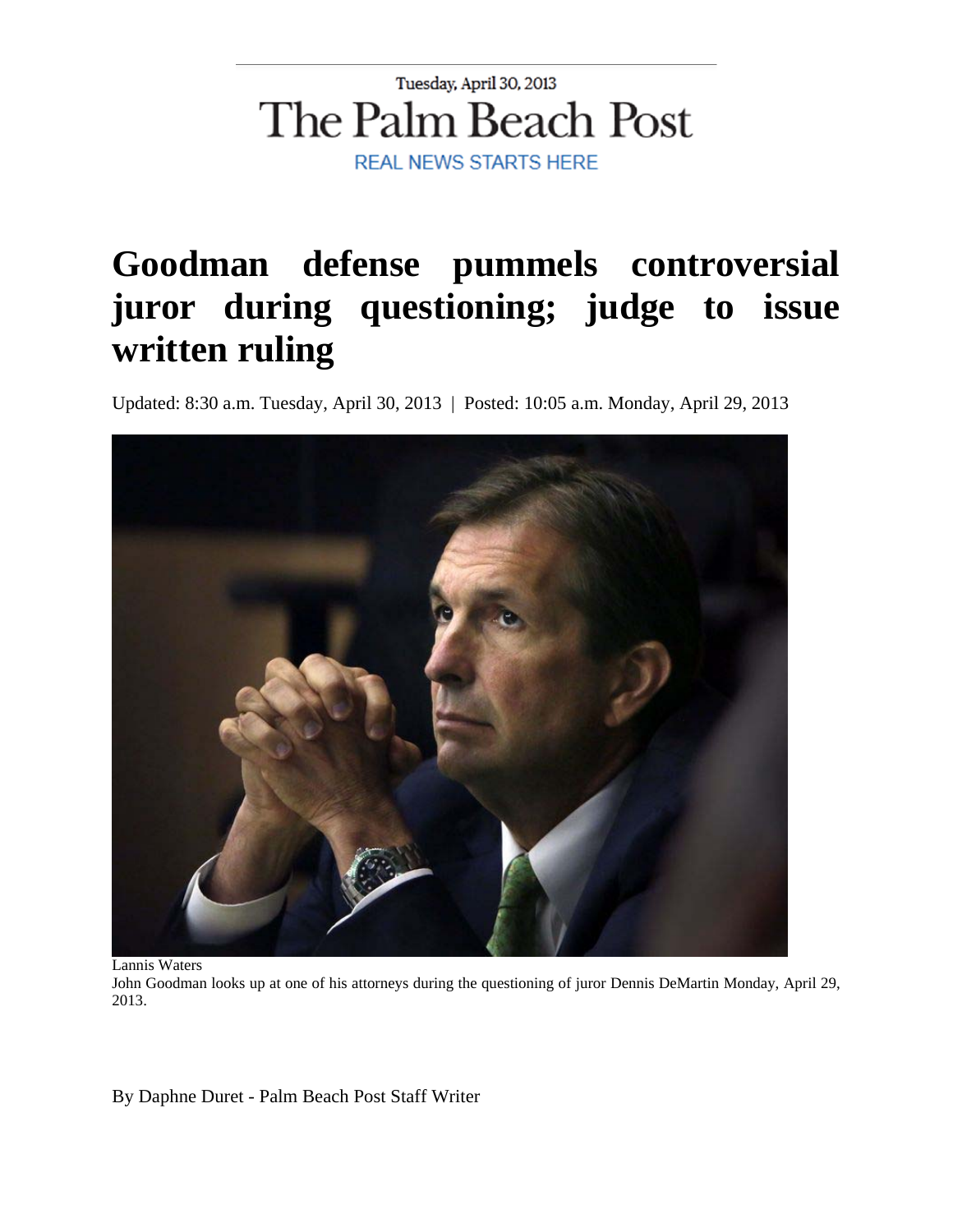WEST PALM BEACH —

There was an objection, then a response and a quick ruling from Palm Beach County Circuit Judge Jeffrey Colbath. It lasted less than 20 seconds, but that was all it took Monday for Dennis DeMartin to forget everything — again.

"It just went blank again," DeMartin said of his mind, throwing his hands up.

The holes in DeMartin's memory seemed wide from the start Monday, as he took the witness stand to answer allegations he repeatedly violated court orders before and during the March 2012 DUI manslaughter trial of Wellington polo club founder John Goodman.

Colbath is now considering whether the 69-year-old retired Delray Beach accountant's contradictory, often confused answers are enough to throw out Goodman's conviction and 16 year prison sentence for a new trial.

If that happens, DeMartin could go down as one of the most infamous jurors in local court history — a reputation he helped solidify Monday as he struggled to keep straight dates, times and conversations surrounding defense allegations that he essentially lied his way onto the highprofile jury panel last year. In court filings leading up to Monday's hearing, Goodman's attorneys argued that DeMartin deliberately withheld the fact that his ex-wife was once arrested for DUI and his daughter was raped during a home-invasion robbery.

DeMartin's return to the witness stand post-trial comes nearly a year after Colbath quizzed him about a drinking experiment he conducted before he and other jurors began deliberations, an incident chronicled in his self-published juror memoir "Believing in the Truth." For this round — prompted by last month's release of DeMartin's newest self-published book "Will She Kiss Me or Kill Me?" — Colbath allowed Goodman's defense attorney Roy Black and prosecutor Sherri Collins to also question him.

Black, who had been especially effusive with prospective jurors during jury selection last year, took the gloves off with DeMartin Monday. Goodman, who is appealing his conviction, sat quietly at his courtroom table as Black pummeled DeMartin with one question after another until the controversial juror complained his head was swelling and he needed a drink of water.

Goodman's team said had DeMartin been more forthcoming about the past incidents in his life, they never would have picked him as a juror.

On the witness stand, details of DeMartin's life seemed to flow in and out of his memory fluidly. The retired accountant said he and his first wife were married in 1969 and divorced 22 years later, but he put the divorce date between 2003 and 2005. After Colbath questioned his calculations, he put the divorce date at the late 1980s, or "1990 or 91, one of the two."

He answered affirmatively when asked if his second marriage came four years later, in 1995. The truth, Collins said, was that his first divorce wasn't until 1995. He remarried the same year.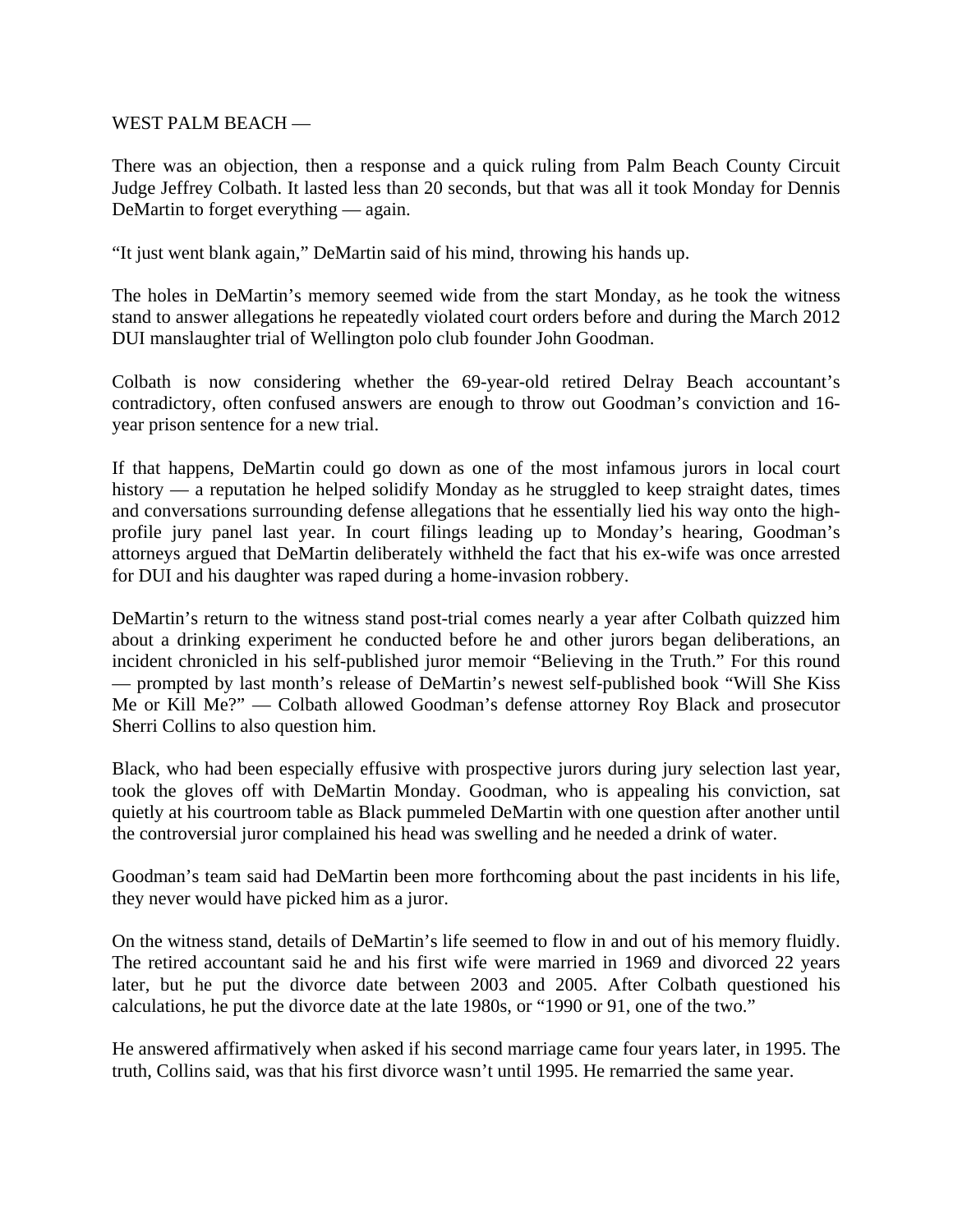Confronted with those facts, DeMartin nodded vaguely, as if he wasn't sure but felt the dates sounded correct.

That, however, called into question the report of his first ex-wife's DUI, which defense investigators say happened in 1997 — meaning DeMartin couldn't have blamed it for the couple's break-up since they were already divorced. To that end, DeMartin said he was sure that his ex-wife's DUI was in the mid-1980s, probably around 1985.

"Oh, so you mean there was a second DUI that I didn't know about? Is that what you're trying to tell me?" a puzzled DeMartin asked Black when confronted with the 1997 date.

At times, DeMartin's testimony Monday contradicted even passages from the "Will She Kiss Me or Kill Me?" book he published last month. In the book, DeMartin said his first marriage ended after his ex-wife met another man at a DUI treatment program after her arrest. On the stand, however, he said he didn't know where she met the man.

DeMartin attributed his omissions to memory lapses because of health problems. He even tried to provide Colbath with research — an article about how stress affects cortisol levels, and another about how cholesterol levels affect memory.

After several rounds of questioning from Black, an exasperated DeMartin turned to the judge telling him again that he never intentionally lied.

"Judge, you guys can say all you want … there are sins of omission and sins of commission," DeMartin said. "I didn't remember anything, so help me God!"

After Monday's hearing, Collins and former prosecutor Ellen Roberts spoke with Scott Wilson's parents, Lili and William, who last year settled a wrongful death suit with Goodman for \$46 million. Collins said the hearing re-opened wounds that were just beginning to heal. William Wilson's attorney, Scott Smith, said no matter DeMartin's flaws, it was Goodman — not DeMartin — who caused the crash that killed the 23-year-old in February 2010.

The hearing Monday also revealed new facts about the lengths Goodman's team went in preparing for Goodman's trial. Jury consultant Joshua Dubin, arguing to Colbath that the defense team would have never left DeMartin on the jury had they known about the DUI or the home invasion, also revealed that they conducted two mock trials to see what kinds of potential jurors were more likely to view the polo magnate disfavorably.

But Collins said several other jurors spoke of being past victims of crime, and Goodman's team failed to probe further. On the issue of DeMartin's memory, Collins said, everyone knew he had some difficulty remembering things even during jury selection. After the hearing, Collins said she agreed with at least one statement DeMartin made on the stand — the one where he called himself a fool.

"I'm just a foolish 69-year-old that screws up everything," he told Black at one point. "You're going to be happy that you screwed me up today, so Merry Christmas."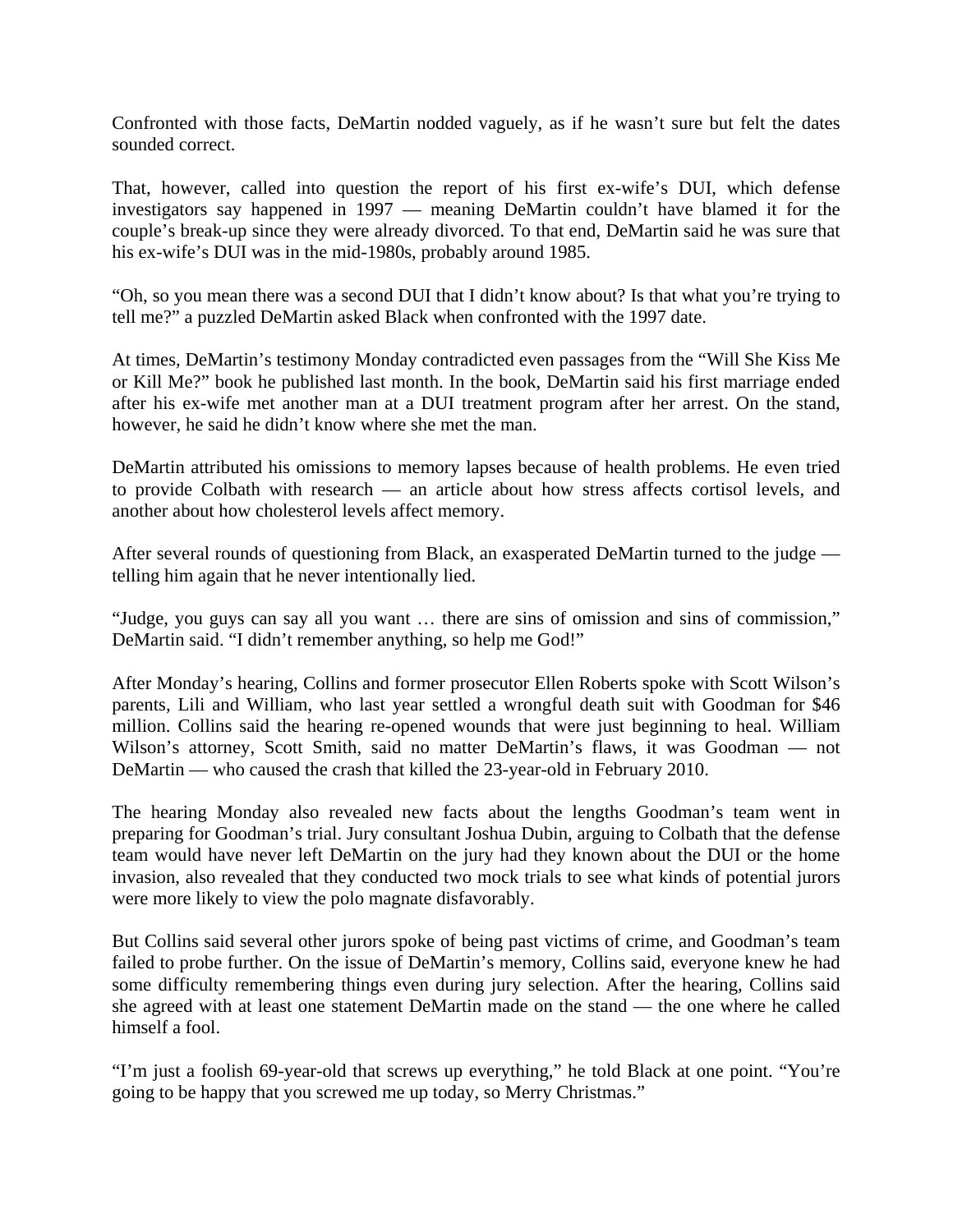### **What's next**

Palm Beach County Circuit Judge Jeffrey Colbath is expected to rule soon on whether International Polo Club Palm Beach founder John Goodman will get a new trial in his DUI manslaughter case surrounding allegations of misconduct by juror Dennis DeMartin.

If Colbath denies a new trial, then the matter will return to the 4th District Court of Appeal.

Goodman, meanwhile, remains on house arrest at his Wellington compound after posting a \$7 million bond.



#### Lannis Waters

Dennis DeMartin testifies about his memories Monday afternoon, April 29, 2013. John Goodman's defense team recently accused the 69-year-old retired Delray Beach accountant of lying his way onto the jury.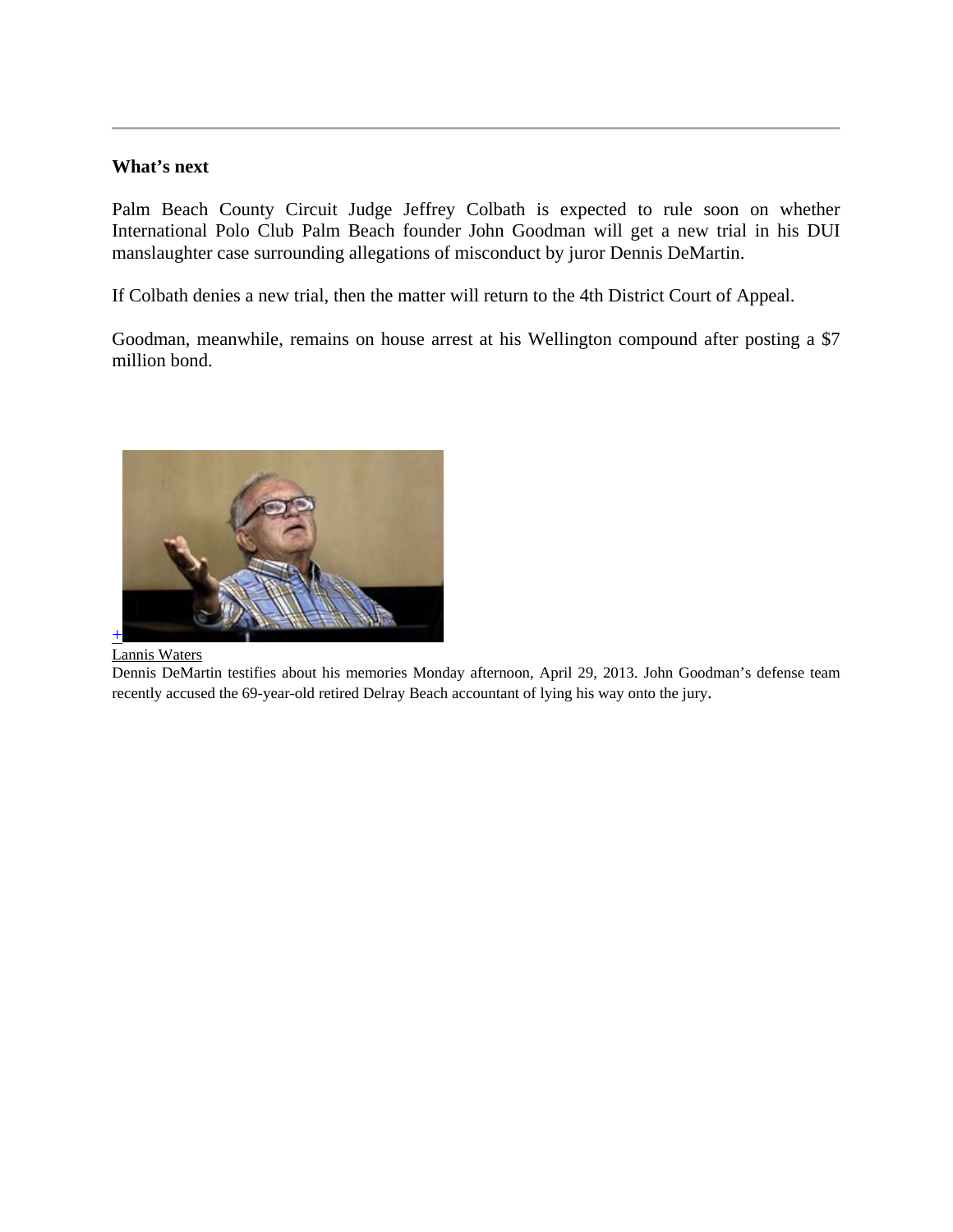

#### Allen Eyestone

William Wilson, Scott Wilson's father, arrives for a hearing in front of Judge Jeffrey Colbath at the Palm Beach County Courthouse. A hearing was held Monday afternoon, April 29, 2013, with the judge questioning juror Dennis DeMartin in the Goodman DUI case. (Allen Eyestone/The Palm Beach Post)



Allen Eyestone

Lili Wilson, Scott Wilson's mother, arrives for a hearing in front of Judge Colbath at the Palm Beach County Courthouse. A hearing is being held this afternoon so that Judge Colbath can question DeMartin in the Goodman DUI manslaughter case. (Allen Eyestone/The Palm Beach Post)